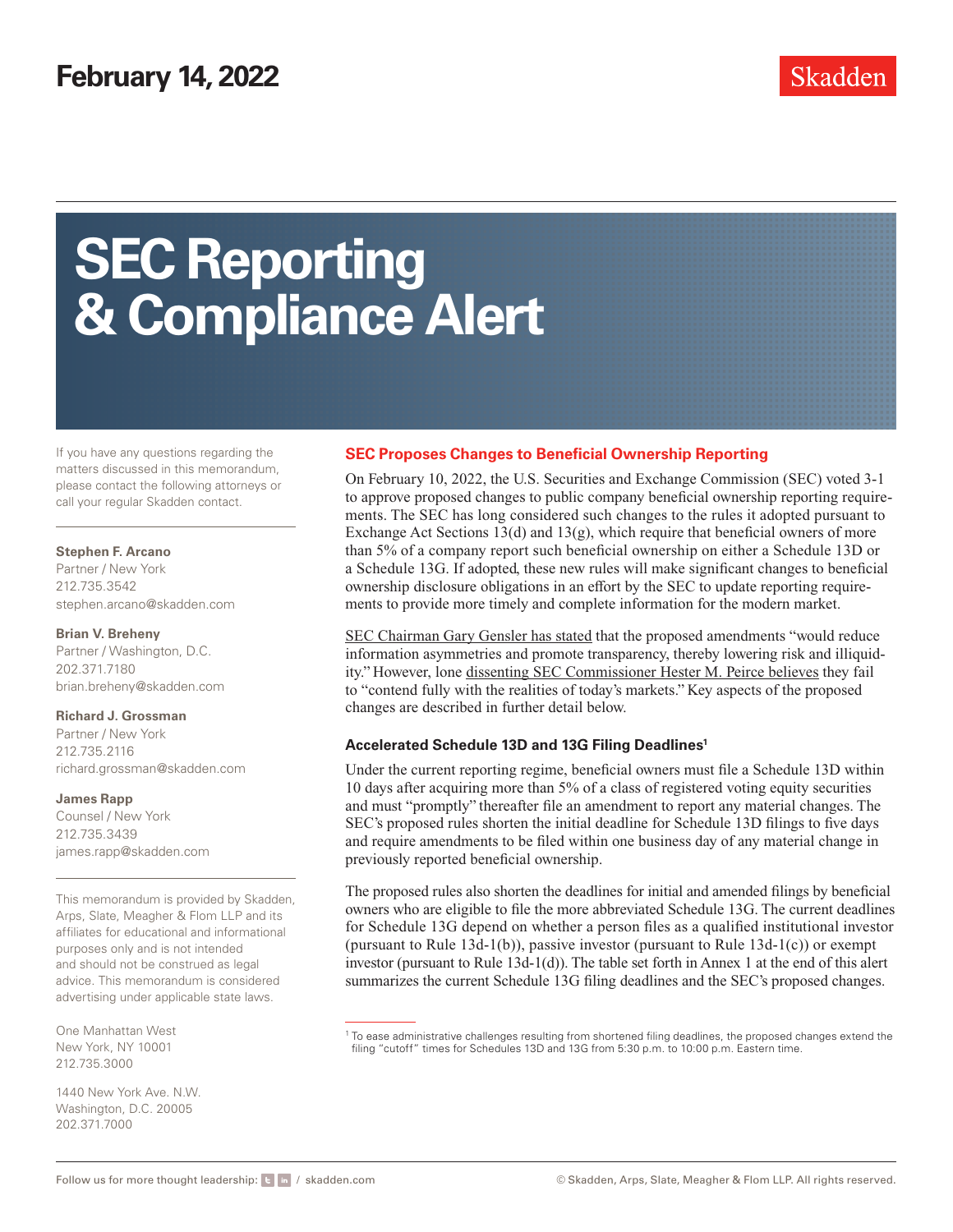# **SEC Proposes Changes to Beneficial Ownership Reporting**

### **Expansion of 'Deemed' Beneficial Ownership and Disclosure of Derivative Securities**

The proposed changes expand the current regulatory framework to include that holders of cash-settled derivative securities, other than security-based swaps, would be "deemed" beneficial owners of the reference equity securities if the derivatives are held with the purpose or effect of changing or influencing the control of the issuer of the reference securities, or in connection with or as a participant in any transaction having such purpose or effect.<sup>2</sup> This update may cause certain holders of such derivatives to become five-percent beneficial owners subject to Schedule 13D/G reporting and/or ten-percent beneficial owners subject to Section 16 (which holders previously may not have been defined that way).

In addition, the proposed changes would revise Item 6 of Schedule 13D to clarify that a person is required to disclose, among other things, "any class of [an] issuer's securities used as a reference security, in connection with ... call options, put options, security-based swaps or any other derivative securities." Beneficial owners would be required to disclose interests in all derivative securities (including cash-settled derivative securities) that use the issuer's equity security as a reference security. This clarification under the proposed rules will align disclosure requirements with the approach currently taken by many practitioners.

# **Updated Requirements for Group Formation**

Sections  $13(d)(3)$  and  $13(g)(3)$  of the Exchange Act and Rule 13d-5 under the Exchange Act provide that two or more persons or entities beneficially owning shares of registered securities may be deemed to have formed a "group," which acts as a "person" for purposes of beneficial ownership reporting. However, as the SEC has explained, "the determination of whether coordinated efforts" among such "persons constitutes a group subject to regulation as a single 'person'" has largely been a "question of fact."

The SEC is proposing amending Rule 13d-5 to align it more with the text of Sections  $13(d)(3)$  and  $13(g)(3)$  of the Exchange Act. These changes intend to remove the implication that an express agreement by two parties to act together is a requirement for formation of a group.

The SEC's proposed changes also clarify the circumstances under which two or more persons have formed a "group" to include, among other things, "tipper-tippee" relationships in which a person shares nonpublic information about an upcoming Schedule 13D filing with another person who subsequently purchases the issuer's securities based on such information. The proposed amendments also expressly attribute "acquisitions made by a group member after the date of group formation … to the group once the collective beneficial ownership among group members exceeds [5%] of a covered class."

Additionally, the proposed changes clarify certain circumstances under which two or more persons may engage in conduct without becoming subject to group reporting requirements. Notably, the proposed amendments exempt investors that communicate with other shareholders, or the issuer, from "group" status when such communications are not undertaken with the purpose or effect of changing or influencing control of the issuer.

# **Next Steps**

The public comment period will remain open for 60 days following publication of the proposing release on the SEC's website or 30 days following publication of the proposing release in the Federal Register, whichever period is longer.

More information on the proposed changes is available in the [SEC's proposing release](https://www.skadden.com/-/media/files/publications/2022/02/sec-proposes-rule-amendments/secs-proposing-release.pdf) and accompanying [press release.](https://www.sec.gov/news/press-release/2022-22)

<sup>&</sup>lt;sup>2</sup> The SEC has explained that security-based swaps are excluded from the proposed changes because recently proposed Rule 10B-1 "would provide sufficient information regarding holdings of security-based swaps such that additional regulation under Regulation 13D-G … would be unnecessarily duplicative," as detailed in our January 21, 2022, client alert ["SEC Proposes](https://www.skadden.com/insights/publications/2022/01/sec-proposes-new-disclosure-rule) [New Disclosure Rule for Security-Based Swap Positions.](https://www.skadden.com/insights/publications/2022/01/sec-proposes-new-disclosure-rule)"

Associate **Danielle T. Joe** contributed to this update.